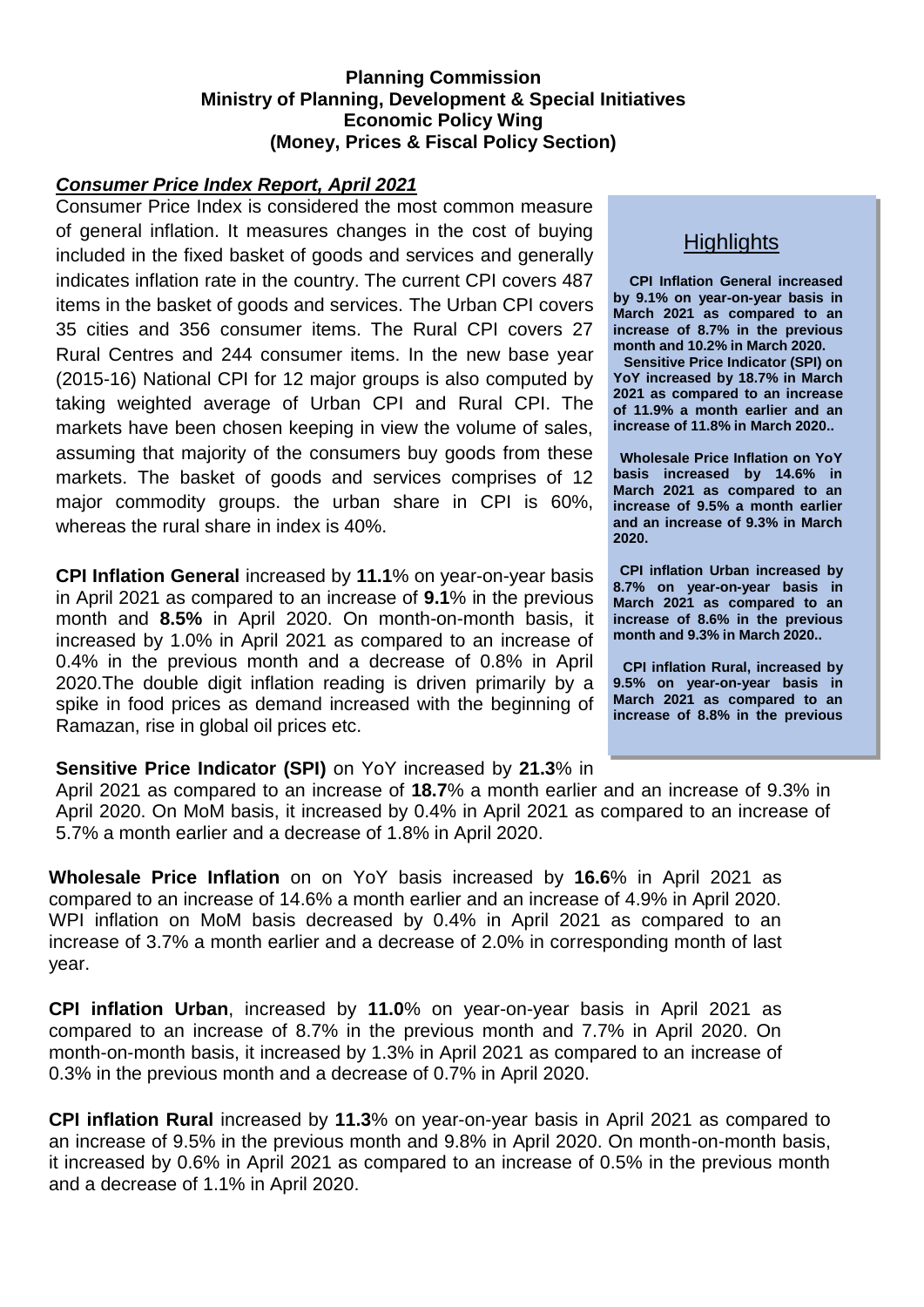# **Core Inflation Non Food Non Energy (NFNE)**

**Non-food non-energy Urban CPI** increased by **7.0%** on (YoY) basis in April, 2021 as compared to an increase of 6.3% in the previous month and 6.4% in April, 2020. On (MoM) basis, it increased by 0.9% in April, 2021 as compared to increase of 0.2% in previous month, and an increase of 0.2% in corresponding month of last year i.e. April, 2020.

**Non-food non-energy Rural CPI** increased by **7.7**% on (YoY) basis in April, 2021 as compared to an increase of 7.3% in the previous month and 8.5% in April, 2020. On (MoM) basis, it increased by 0.7% in April, 2021 as compared to an increase of 0.3% in previous month, and an increase of 0.3% in corresponding month of last year i.e. April, 2020.

## **Core inflation (Trimmed**)

**Measured by 20% weighted trimmed mean Urban** increased by **9.8**% on (YoY) basis in April, 2021 as compared to 8.1% in the previous month and 6.7% in April, 2020. On (MoM) basis, it increased by 0.6% in April, 2021 as compared to an increase of 0.4% in the previous month and a decrease of 0.2% in corresponding month of last year i.e. April, 2020.

**Measured by 20% weighted trimmed mean Rural** increased by **10.6**% on (YoY) basis in April, 2021 as compared to 9.4% in the previous month and by 9.3% in April, 2020. On (MoM) basis, it increased by 0.2% in April, 2021 as compared to an increase of 0.3% in the previous month and a decrease of 0.6% in corresponding month of last year i.e. April, 2020.

| <b>INDEX</b>          |           | <b>Average July- April</b><br>% changes |           | <b>April over April</b><br>% changes |           |           |  |  |  |
|-----------------------|-----------|-----------------------------------------|-----------|--------------------------------------|-----------|-----------|--|--|--|
|                       | 2020-2021 | 2019-2020                               | 2018-2019 | 2020-2021                            | 2019-2020 | 2018-2019 |  |  |  |
| <b>CPI (National)</b> | 8.62      | 11.22                                   | 6.51      | 11.10                                | 8.52      | 8.27      |  |  |  |
| CPI(Urban)            | 7.72      | 10.73                                   | 6.85      | 10.96                                | 7.68      | 8.35      |  |  |  |
| <b>CPI(Rural)</b>     | 9.98      | 11.98                                   | 5.98      | 11.33                                | 9.83      | 8.13      |  |  |  |
| <b>SPI</b>            | 12.85     | 14.26                                   | 4.22      | 21.28                                | 9.27      | 10.04     |  |  |  |
| <b>WPI</b>            | 7.36      | 12.15                                   | 16.15     | 16.55                                | 4.92      | 17.22     |  |  |  |

# **Period Average and Y-o-Y % Change**

The Gap / difference between urban and rural CPI has been declined. CPI rural inflation stood at 9.5% in December 2020, whereas Urban CPI stood at 7.0 % in the same month, reflecting a gap/difference of 2.5%. Similarly, in the month of January 2021 rural CPI was recorded 6.5% and Urban CPI increased by 5.0 showing gap/difference of 1.5%. The month of February 21 witnessed almost equal number of increases in Urban and Rural CPI i.e., CPI rural 8.85% and CPI urban 8.6% showing gap/difference of -0.25%. During the month pf March 2021, CPI Urban recorded increase of 8.7% on year-on-year basis, whereas CPI rural stood at 9.5% on year-on-year basis in March 2021, showing gap/difference of 0.8 during the period under review. Similarly, for the month of April,2021, gab between rural and urban CPI has further narrowed down at stood at **0.3%.** %The declining trend in gap/difference in CPI rural and CPI urban inflation indicates better supply chain, improved market accessibilities in rural areas.

**The National Consumer Price Index** the National Consumer Price Index for April 2021 is increased by **1.03**% over March 2021 and increased by **11.10**% over corresponding month of the last year i.e. April 2020.The table given below shows that during the month of April 2021,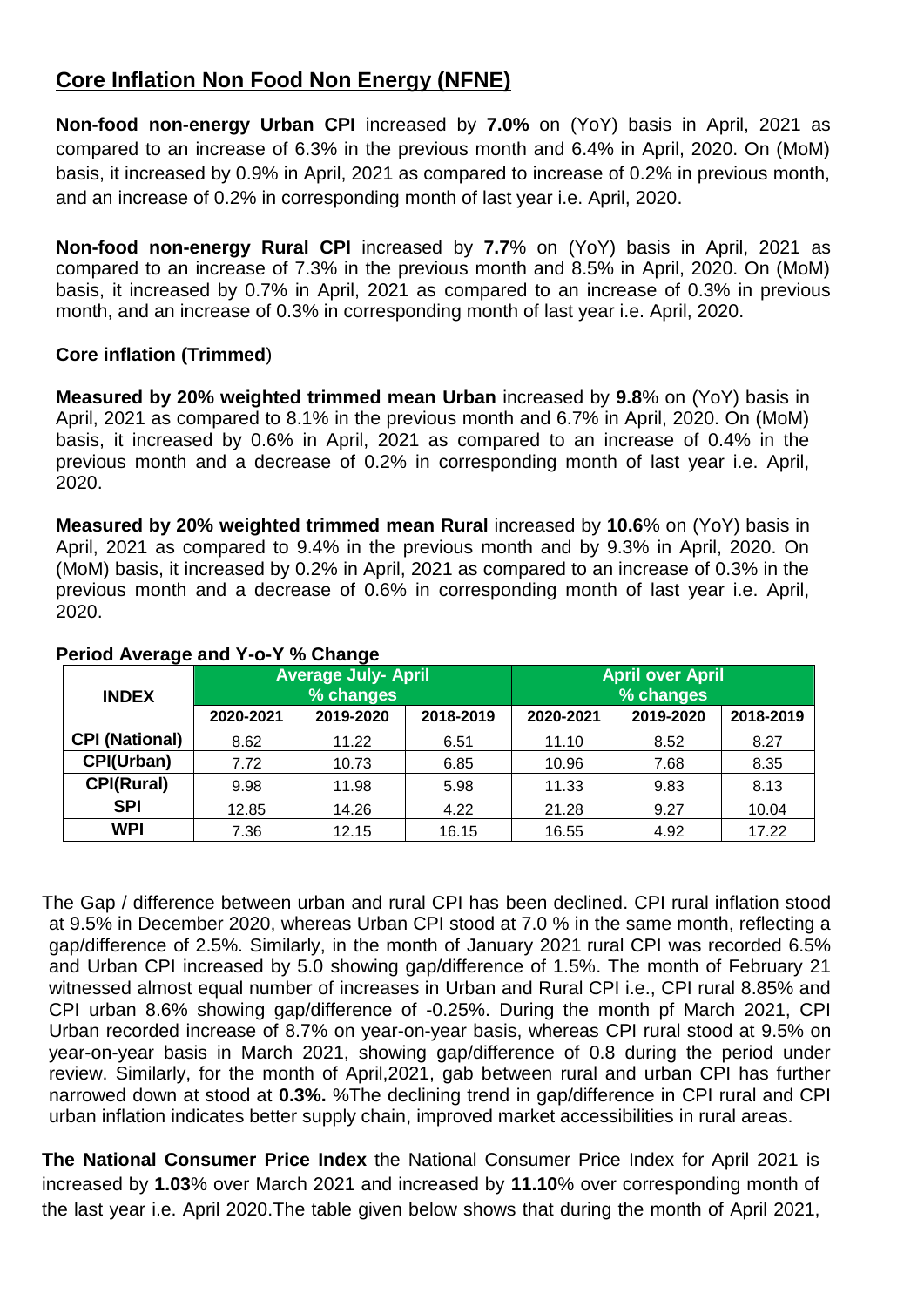non-perishable food Items prices increased by **18.36**% over April 2020, and declined by **0.32**% over March 2021, due to decline in prices of onions, potatoes and garlic. Moreover, clothing and footwear group also registered increase of 11.87% over April 2020.

|                | Table 1: Consumer Price Index (National) by Group of Commodities and Services (Base 2015-16) |                 |                |                 |             |                              |             |                                          |             |  |  |  |
|----------------|----------------------------------------------------------------------------------------------|-----------------|----------------|-----------------|-------------|------------------------------|-------------|------------------------------------------|-------------|--|--|--|
| <b>No</b>      | Group                                                                                        | Group<br>Weight | <b>Indices</b> |                 |             | % Change<br>Apr 2021<br>Over |             | Impact<br>(In % points)<br>Apr 2021 Over |             |  |  |  |
|                |                                                                                              | $(\%)$          | Apr<br>2021    | <b>Mar 2021</b> | Apr<br>2020 | <b>Mar 2021</b>              | Apr<br>2020 | <b>Mar 2021</b>                          | Apr<br>2020 |  |  |  |
|                | General                                                                                      | 100.00          | 145.09         | 143.61          | 130.59      | 1.03                         | 11.10       | 1.03                                     | 11.10       |  |  |  |
| 1.             | Food & Non-alcoholic Bev.                                                                    | 34.58           | 150.70         | 147.49          | 130.01      | 2.18                         | 15.91       | 0.77                                     | 5.48        |  |  |  |
|                | Non-perishable Food Items                                                                    | 29.60           | 151.63         | 152.12          | 128.11      | $-0.32$                      | 18.36       | $-0.10$                                  | 5.33        |  |  |  |
|                | Perishable Food Items                                                                        | 4.99            | 145.16         | 120.02          | 141.28      | 20.95                        | 2.74        | 0.87                                     | 0.15        |  |  |  |
| 2.             | Alcoholic Bev. & Tobacco                                                                     | 1.02            | 144.28         | 144.48          | 137.52      | $-0.14$                      | 4.92        | 0.00                                     | 0.05        |  |  |  |
| 3.             | Clothing & Footwear                                                                          | 8.60            | 148.48         | 146.94          | 132.72      | 1.05                         | 11.87       | 0.09                                     | 1.04        |  |  |  |
| $\mathbf{4}$ . | Housing, Water, Electricity,<br>Gas & Fuels                                                  | 23.63           | 141.20         | 140.48          | 128.74      | 0.51                         | 9.68        | 0.12                                     | 2.26        |  |  |  |
| 5.             | Furnishing & Household<br><b>Equipment Maintenance</b>                                       | 4.10            | 140.39         | 139.20          | 128.27      | 0.85                         | 9.45        | 0.03                                     | 0.38        |  |  |  |
| 6.             | Health                                                                                       | 2.79            | 152.61         | 151.85          | 140.05      | 0.50                         | 8.97        | 0.01                                     | 0.27        |  |  |  |
| 7.             | Transport                                                                                    | 5.91            | 141.52         | 143.25          | 132.85      | $-1.21$                      | 6.53        | $-0.07$                                  | 0.39        |  |  |  |
| 8.             | Communication                                                                                | 2.21            | 108.61         | 107.57          | 106.96      | 0.97                         | 1.55        | 0.02                                     | 0.03        |  |  |  |
| 9.             | <b>Recreation &amp; Culture</b>                                                              | 1.59            | 125.17         | 125.05          | 119.70      | 0.10                         | 4.57        | 0.00                                     | 0.07        |  |  |  |
| 10.            | Education                                                                                    | 3.79            | 144.61         | 143.83          | 142.40      | 0.54                         | 1.55        | 0.02                                     | 0.06        |  |  |  |
| 11.            | <b>Restaurants &amp; Hotels</b>                                                              | 6.92            | 141.55         | 141.25          | 130.82      | 0.21                         | 8.20        | 0.01                                     | 0.57        |  |  |  |
| 12.            | <b>Miscellaneous</b>                                                                         | 4.87            | 150.83         | 150.17          | 137.07      | 0.44                         | 10.04       | 0.02                                     | 0.51        |  |  |  |

**The Urban Consumer Price Index of of March 2021** The Urban Consumer Price Index of April 2021 is increased by **1.34**% over March 2021 and increased by **10.96**% over corresponding month of the last year i.e. April 2020.Top commodities which recorded price variation over corresponding month of last year are as follows:

# **Food Items**

**Prices Increased:** : : Chicken (93.14%), Tomatoes (81.49%), Eggs (42.41%), Condiments and Spices (31.62%),Wheat (26.99%), Mustard oil (24.44%), Vegetable ghee (21.05%), Milk (20.37%), Cooking oil (19.23%),Sugar (18.2%), Wheat flour (16.92%) and Fresh vegetables (11.45%).

**Prices Decreased**: Onions (39.57%), Pulse moong (16.57%), Pulse masoor (10.2%), Pulse gram (7.13%),Besan (5.61%) and Gram whole (3.00%).

#### **Non-food Items**

**Prices Increased**: Electricity charges (29.06%), Cotton cloth (16.56%), Footwear (16.24%), Major tools & equipment (15.06%), Cleaning and laundering (13.37%), Clinic fee (12.81%), Hosiery (12.55%) and Woollen readymade garments (12.08%).

**The Rural Consumer Price Index of March 2021** is increased by 0.57% over March 2021 and increased by 11.33% over corresponding month of the last year i.e. April 2020. Top few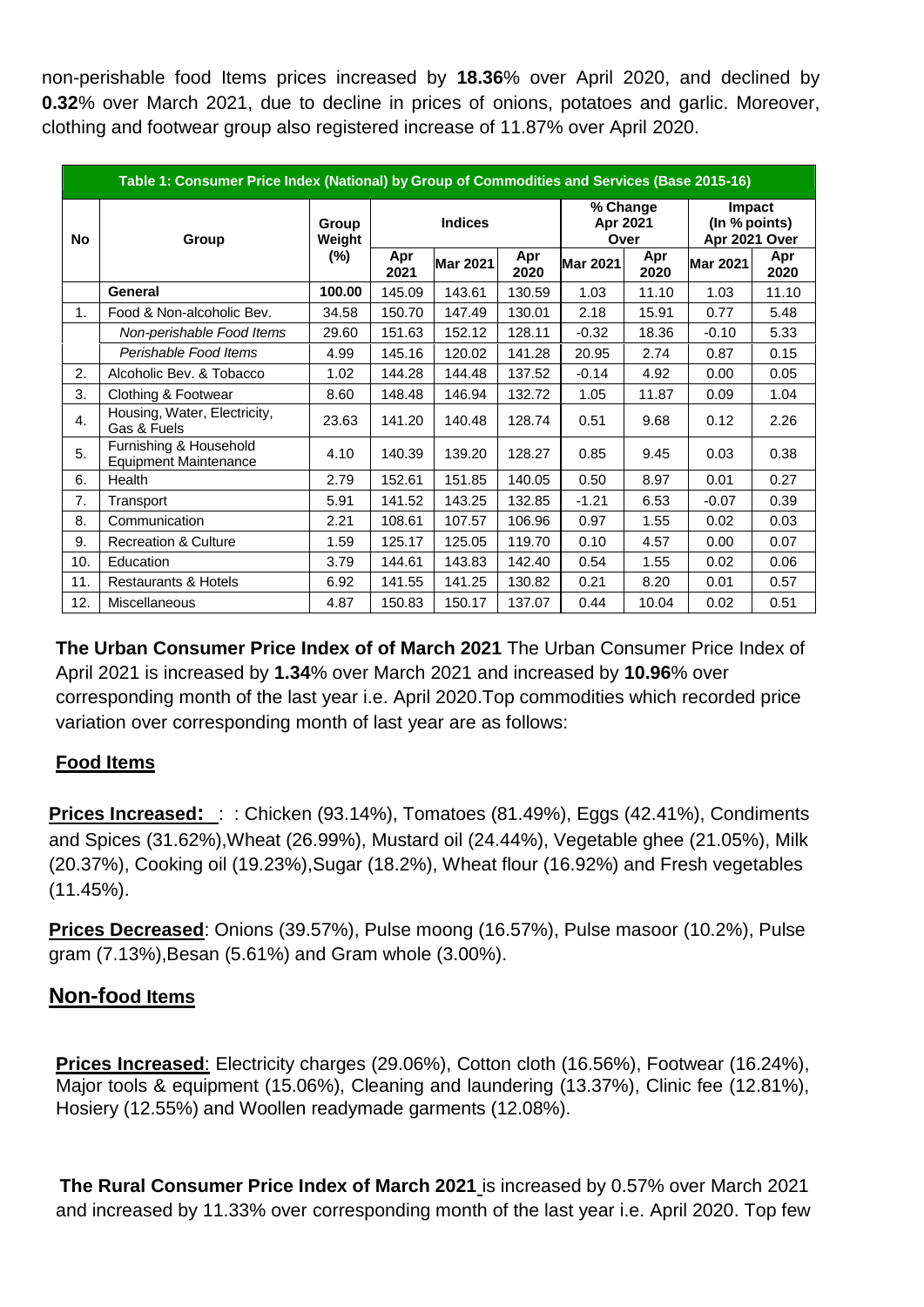commodities which recorded variation in prices over corresponding month of last year are as follows;

**Prices Increased**: Chicken (85.15%), Tomatoes (60.03%), Eggs (46.14%), Wheat (24.48%), Mustard oil (23.71%), Cooking oil (23.29%), Vegetable ghee (21.38%), Wheat Flour (19.33%), Sugar (16.51%), Condiments and Spices (13.72%), Milk (13.48%) and Rice (13.02%).

**Decreased**: Onions (43.53%), Pulse Moong (14.66%), Besan (4.7%), Pulse Gram (3.15%), Pulse Masoor(2.34%), Fruits (1.30%) and Gram Whole (1.14%).

#### **Non-food Items**

**Increased**: Electricity Charges (29.06%), Hosiery (16.47%), Clinic Fee (16.41%), Plastic Products (14.24%), Cotton Cloth (13.41%), Woolen Cloth (13.27%), Household Equipment (12.64%), Tailoring (12.06%) and Stationery (11.12%).

|    | <b>Comparison of Wholesale and Consumer Prices [Province Average for April</b><br>20211 |         |                 |        |                  |                |       |        |       |       |        |       |       |            |                          |       |                    |                |       |          |        |
|----|-----------------------------------------------------------------------------------------|---------|-----------------|--------|------------------|----------------|-------|--------|-------|-------|--------|-------|-------|------------|--------------------------|-------|--------------------|----------------|-------|----------|--------|
|    |                                                                                         | Wholesa | Retail          |        | <b>Islamabad</b> |                |       | Punjab |       |       | Sindh  |       |       | <b>KPK</b> |                          |       | <b>Balochistan</b> |                |       | Pakistan |        |
|    |                                                                                         | le      | Weight          | Wholes | <b>Retail</b>    | Margi          | Whol  | Retail | Margi | Whol  | Retail | Margi | Whole | Retail     | Mar                      | Who   | Retail             | Mar            | Whol  | Retail   | Margin |
|    |                                                                                         | Weights | s               | ale    |                  | $n\%$          | esale |        | n%    | esale |        | n%    | sale  |            | gin                      | lesal |                    | gin            | esale |          | %      |
|    | Tomatoes.                                                                               | 0.1313  | 0.3459          | 59     | 74               | 25.8           | 46    | 61     | 31.8  | 22    | 31     | 38.0  | 45    | 22         | $\overline{\phantom{a}}$ | 46    | 55                 | 19.3           | 38    | 49       | 28.6   |
| 2  | Garlic                                                                                  | 0.1280  | 0.3461          | 112    | 231              | 105.1          | 126   | 178    | 41.2  | 84    | 167    | 99.1  | 170   | 181        | 6.7                      | 240   | 255                | 6.3            | 126   | 186      | 47.9   |
| 3  | Apple.                                                                                  | 0.1234  | 0.5607          | 81     | 157              | 93.6           | 90    | 170    | 88.2  | 105   | 156    | 48.2  | 107   | 144        | 35.3                     | 150   | 170                | 13.2           | 104   | 156      | 50.0   |
|    | Onions                                                                                  | 0.2490  | 0.5928          | 28     | 52               | 86.4           | 24    | 33     | 35.2  | 19    | 30     | 53.4  | 28    | 36         | 28.0                     | 26    | 35                 | 34.0           | 23    | 33       | 42.1   |
| 5  | Banana                                                                                  | 0.7149  | 0.4339          | 122    | 198              | 62.3           | 111   | 132    | 19.0  | 64    | 82     | 29.4  | 96    | 134        | 39.4                     |       | 90                 | $\blacksquare$ | 90    | 107      | 18.2   |
| 6  | Masoor,                                                                                 | 0.0188  | 0.1624          | 137    | 180              | 30.8           | 136   | 158    | 16.4  | 131   | 147    | 11.7  | 135   | 157        | 16.0                     | 162   | 170                | 4.9            | 136   | 157      | 15.4   |
|    | Besan,                                                                                  | 0.0604  | 0.0830          | 127    | 173              | 35.9           | 127   | 149    | 17.0  | 136   | 159    | 16.9  | 140   | 153        | 9.6                      | 170   | 185                | 8.8            | 134   | 155      | 15.8   |
| 8  | Gram,                                                                                   | 0.1097  | 0.1660          | 135    | 177              | 31.3           | 128   | 147    | 14.9  | 130   | 154    | 18.1  | 139   | 145        | 4.1                      | 166   | 175                | 5.4            | 132   | 152      | 15.1   |
| 9  | <b>Beef</b>                                                                             | 2.2999  | 1.1817          | 512    | 602              | 17.4           | 440   | 484    | 10.0  | 491   | 480    |       | 387   | 415        | 7.3                      | 490   | 510                | 4.1            | 450   | 473      | 5.1    |
| 10 | Potatoes                                                                                | 0.137   | 0.4284          |        | 59               | $\blacksquare$ |       | 51     |       | 25    | 32     | 25.9  |       | 52         |                          | 36    | 45                 | 24.6           | 27    | 45       | 64.9   |
| 11 | Mash                                                                                    | 0.0128  | 0.1152          | 210    | 285              | 35.8           | 236   | 268    | 13.6  | 218   | 243    | 11.2  | 245   | 267        | 9.1                      | 262   | 270                | 3.0            | 233   | 258      | 10.6   |
| 12 | Moona                                                                                   | 0.0393  | 0.1697          | 194    | 256              | 32.3           | 188   | 226    | 20.1  | 206   | 245    | 18.5  | 190   | 213        | 12.2                     | 262   | 270                | 3.0            | 200   | 235      | 17.7   |
| 13 | Fish Rahu                                                                               | 0.4318  | 0.3855          | 135    | 341              | 152.9          | 201   | 296    | 46.8  | 255   | 345    | 35.3  | 210   | 268        | 27.5                     |       | 480                |                | 219   | 318      | 45.0   |
| 14 | <b>Mutton</b>                                                                           | 1.1560  | 0.8594          | 1062   | 1245             | 17.2           | 913   | 1025   | 12.3  | 982   | 1012   | 3.0   | 810   | 787        | $\blacksquare$           | 1020  | 1149               | 12.7           | 929   | 987      | 6.3    |
| 15 | <b>Wheat Flour</b>                                                                      | 0.6857  | 1.3751          | 42     | 43               | 3.2            | 49    | 54     | 10.9  | 57    | 60     | 5.8   | 58    | 59         | 3.4                      | 65    | 65                 |                | 53    | 57       | 6.6    |
| 16 | <b>Fresh Milk</b>                                                                       | 7.0279  | 6.4819          | 109    | 127              | 16.4           | 81    | 96     | 18.0  | 101   | 112    | 10.9  | 104   | 112        | 7.6                      | 110   | 120                | 9.1            | 91    | 104      | 14.2   |
| 17 | Tea                                                                                     | 0.1634  | 0.8427          | 213    | 230              | 8.1            | 211   | 230    | 8.9   | 216   | 230    | 6.5   | 215   | 230        | 7.0                      | 215   | 230                | 7.0            | 213   | 230      | 7.8    |
| 18 | <b>Wheat Flour</b>                                                                      | 0.6027  | 0.2325          | 73     | 80               | 9.7            | 64    | 72     | 11.9  | 62    | 68     | 10.9  | 67    | 69         | 3.7                      | 77    | 77                 | 0.0            | 65    | 69       | 5.9    |
| 19 | Eggs Farm                                                                               | 0.5034  | 0.5083          | 156    | 170              | 9.2            | 153   | 165    | 7.8   | 149   | 163    | 9.6   | 170   | 175        | 2.9                      | 160   | 175                | 9.4            | 154   | 166      | 7.9    |
| 20 | Sugar                                                                                   | 1.5920  | 1.1130          | 95     | 10 <sup>1</sup>  | 6.5            | 90    | 96     | 7.3   | 91    | 95     | 3.5   | 92    | 97         | 5.4                      | 95    | 100                | 5.3            | 91    | 95       | 3.7    |
| 21 | <b>MilkPak</b>                                                                          | 4.4437  | $0.625^{\circ}$ | 146    | 160              | 9.9            | 149   | 160    | 7.7   | 150   | 157    | 5.2   | 150   | 155        | 3.3                      |       | 160                | $\blacksquare$ | 149   | 159      | 6.8    |
| 22 | Chicken                                                                                 | 0.5633  | .3631           | 245    | 269              | 10.1           | 241   | 247    | 2.6   | 264   | 276    | 4.7   | 255   | 255        | 0.2                      | 290   | 310                | 6.9            | 252   | 261      | 3.6    |
| 23 | <b>Wheat Flour</b>                                                                      | 0.6833  | 1.3999          | 840    | 864              | 2.9            | 914   | 953    | 4.2   | 1135  | 1175   | 3.6   | 860   | 968        | 12.6                     | 1280  | 1280               | $\blacksquare$ | 1011  | 1045     | 3.4    |
|    | 24 Wheat                                                                                | 0.6297  | 0.6120          | 577    | 580              | 0.6            | 491   | 507    | 3.3   | 490   | 500    | 2.0   | 521   | 553        | 6.2                      |       | 610                |                | 499   | 534      | 7.0    |

Source: Pakistan Bureau of Statistics

The above table shows province wise margin comparison of wholesale and consumer prices, the comparison reveals frequent increasing gap in wholesale and retail price gap in most of the items. There is a dire need that administrative authorities in provinces take stern steps to control hoarding and black-marketing of essential food items.

| Position of Import of Food Group (March, 2021) |                    |                                                                                                       |               |         |        |                   |  |  |  |  |  |  |
|------------------------------------------------|--------------------|-------------------------------------------------------------------------------------------------------|---------------|---------|--------|-------------------|--|--|--|--|--|--|
| Sr. No.                                        | <b>Commodities</b> | Value (PKR Mln)<br>Value (PKR Mln)<br>YoY Change(%)<br><b>Quantity (M.T)</b><br><b>Quantity (M.T)</b> |               |         |        |                   |  |  |  |  |  |  |
|                                                |                    | <b>Mar-21</b>                                                                                         | <b>Mar-21</b> | Mar-20  | Mar-20 | (Value in Rupees) |  |  |  |  |  |  |
|                                                | Wheat              | 229,696                                                                                               | 10.520        |         |        | 100.00            |  |  |  |  |  |  |
| 2                                              | <b>Spices</b>      | 14.112                                                                                                | 3.001         | 9.770   | 2,225  | 34.88             |  |  |  |  |  |  |
| 3                                              | Palm Oil           | 276,050                                                                                               | 42,994        | 264,863 | 31,269 | 37.50             |  |  |  |  |  |  |
| 4                                              | Sugar              | 751                                                                                                   | 74            | 393     | 31     | 138.71            |  |  |  |  |  |  |
| 5                                              | Tea                | 23.492                                                                                                | 8.704         | 20,768  | 8.219  | 5.90              |  |  |  |  |  |  |
| 6                                              | <b>Pulses</b>      | 123.140                                                                                               | 11.021        | 97.130  | 8,533  | 29.16             |  |  |  |  |  |  |

The above table shows that an increase in import of essential commodities of food group has been witnessed during the month of March, 2021. There is a 100% increase in value in import of wheat due to shortage and hoarding in domestic markets. Similarly, palm oil